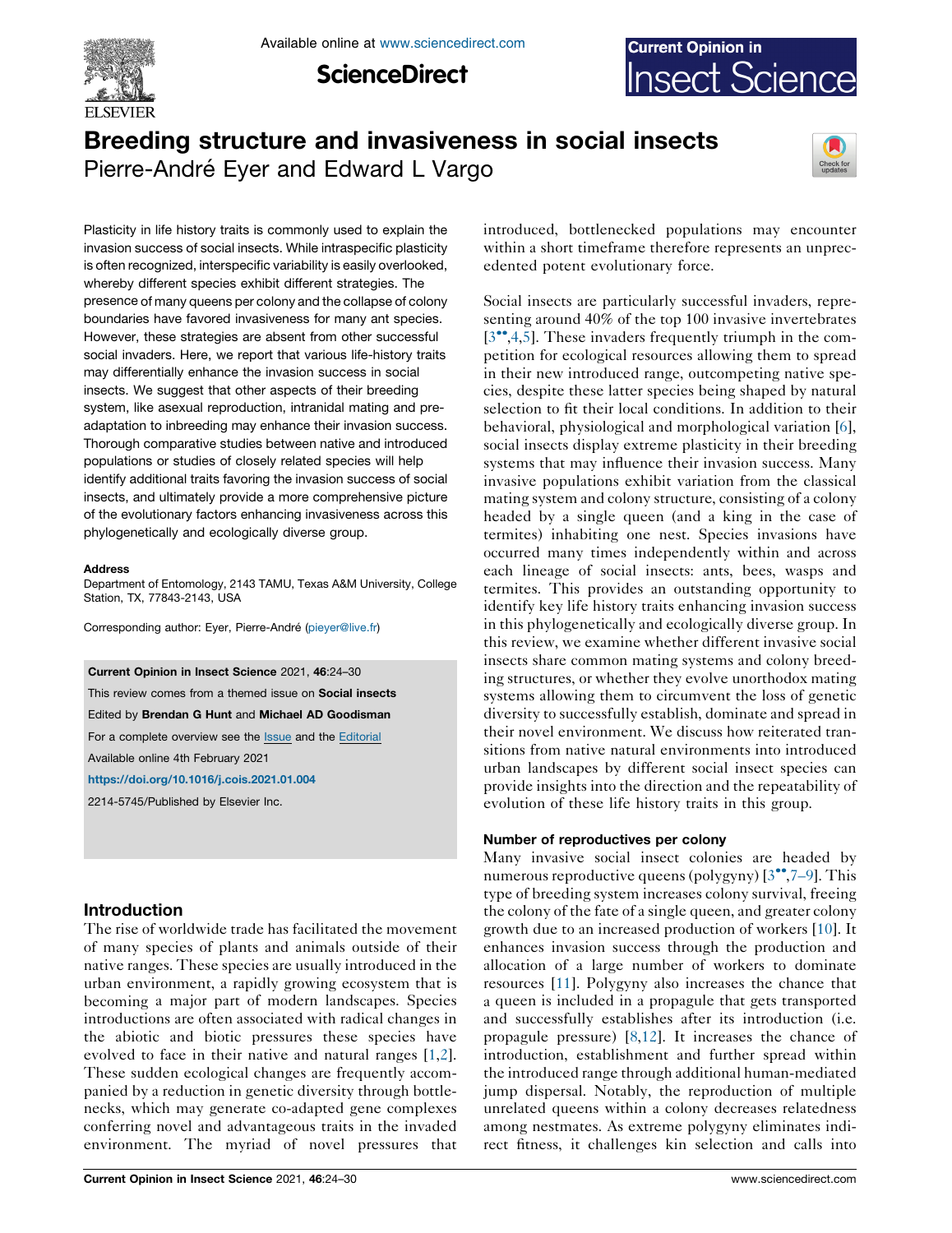<span id="page-1-0"></span>question the long-term evolutionary stability of this breeding structure [\[13](#page-4-0)].

# Ants

The occurrence of multiple queens in introduced colonies has been observed in many invasive ant species (Figure 1). This feature has been extensively reviewed in invasive ants and is undeniably associated with invasion success in this group [\[14](#page-4-0)]. Notably, some exceptions still occur suggesting that polygyny is not strictly required for successful invasion in ants, as a few species establish and spread despite some of their colonies being mono-gyne, such as Tetramorium immigrans [\[15](#page-4-0)°], Brachymyrmex patagonicus [[16](#page-4-0)<sup>°</sup>], or the monogyne forms of Solenopsis invicta [\[17](#page-4-0)] and S. geminata [\[18](#page-4-0)]. Notably, most of these species are not completely monogyne, but exhibit a flexible breeding structure, including both monogyne and polygyne colonies.

#### Figure 1

#### **Wasps**

Increased polygyny has been described in introduced wasps, especially in the *Vespula* genus including three well-known invasive species, Vespula germanica, Vespula vulgaris and Vespula pensylvanica. In some parts of their ranges, colonies may survive winter and shift from an annual to a perennial colony cycle, with colonies living for multiple years [\[19](#page-4-0)]. This change allows the recruitment of queens, enabling the development of large polygyne colonies over several years. However, this shift to a polygyne breeding structure is more likely the result of milder winters in their invaded ranges [\[20](#page-4-0)], than an actual post-introduction change of their colony breeding structure. Indeed, similar variation in queen number and overwintering of colonies has been reported in the native range of *V. pensylvanica* in California [[21\]](#page-4-0). The weak nestmate discrimination already present in its native range may pre-adapt this species to transition to polygyny, favoring the adoption of foreign queens in late season



Number of reproductives per nests, colony structure and use of asexual reproduction in invasive ants and termites. In termites, the number of reproductives per nest is divided into (a) their ability to produce additional secondary reproductives and (b) the actual type of reproductives found in most introduced colonies. The data used to generate this figure, and the associated references, are provided in Supplementary material Table S1.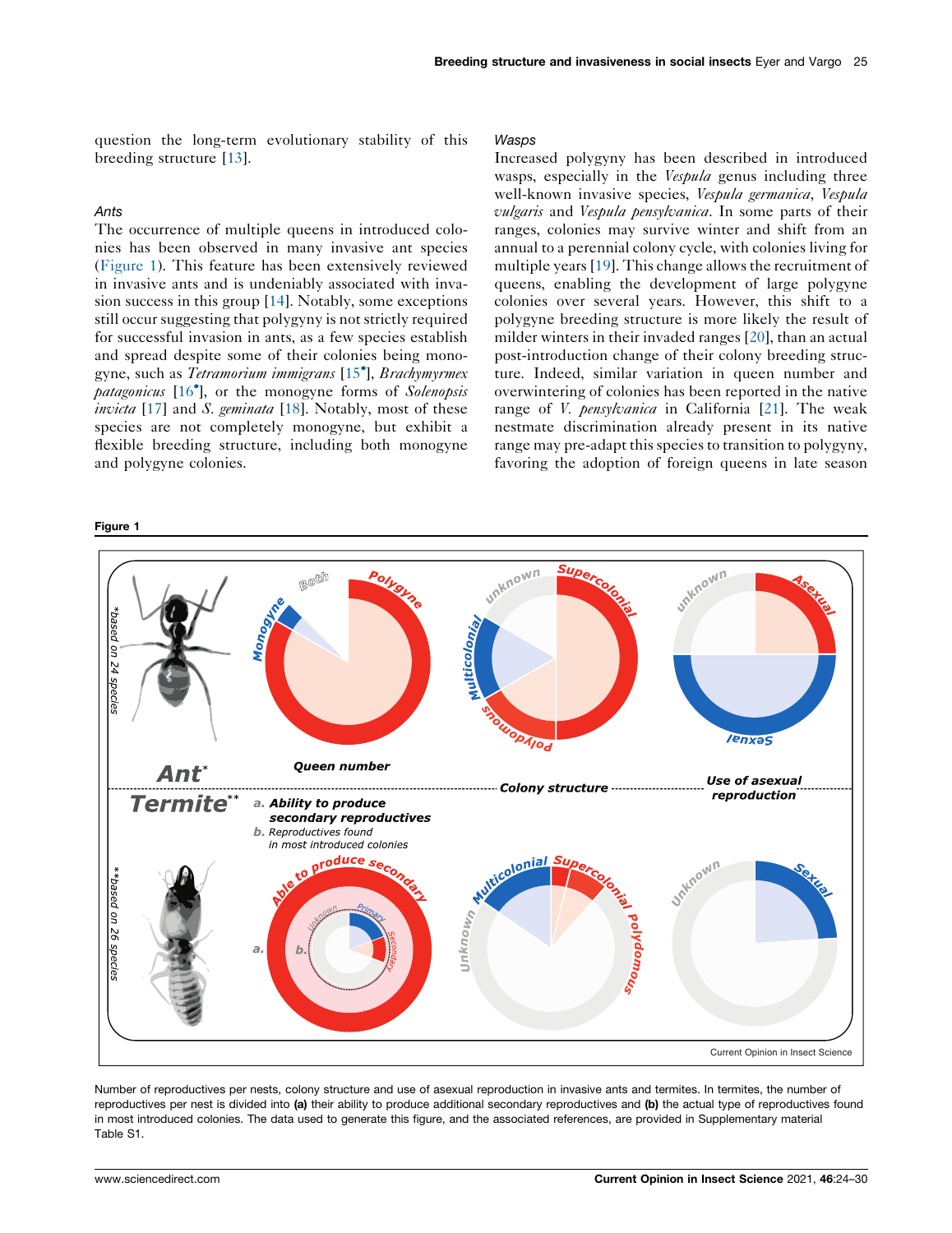[\[22](#page-4-0) ]. Plasticity of this trait in the native range may therefore represent a pre-existing condition that facilitated their invasion, rather than a novel evolution in invasive populations of these wasp species.

# **Bees**

Interestingly, polygyny has not been reported in invasive social bees. Although *Bombus terrestris* or the Africanized and European honey bees Apis mellifera are among the most widespread invaders [[23\]](#page-4-0), none of them exhibit a polygyne breeding structure. Their worldwide distributions most likely stem from their extensive transport for pollinator services than their ecological dominance. A. mellifera colonies have indeed suffered high mortality in many regions in both its native and introduced ranges, with beekeepers struggling to keep them alive [[24\]](#page-4-0).

#### **Termites**

The hypothesis of enhanced invasion success with high numbers of reproductives has received less support in invasive termites ([Figure](#page-1-0) 1). Instead, their invasion success has been suggested to stem from the easy generation of new reproductives, rather than their actual number. In most lower termite species and some higher termites, workers and/or larvae can differentiate into secondary (neotenic) reproductives. This feature allows any group of foraging workers trapped in a transported piece of wood to readily produce secondary reproductives, and thereby become a viable propagule [\[4](#page-4-0),[25\]](#page-4-0). Yet, introduced populations of invasive termites that have been studied exhibit a small proportion of colonies headed by secondary reproductives (i.e. extended families), and even then, these may have only a few secondary reproductives present, as in Coptotermes formosanus [[26\]](#page-4-0). Invasive populations of the higher termite Nasutitermes corniger have multiple primary reproductives that can arise from either multiple kings and queens engaging in cooperative founding and/or the production of supplemental kings and queens within the nest [[27\]](#page-4-0). This suggests that the production of multiple reproductives within colonies, either neotenic or primary reproductives, may favor the establishment and rapid spread of an invasive species. However, it is less clear whether this strategy is used to achieve local dominance of already established colonies in a given environment in the way many ants dominate their invasive ranges with highly polygyne colonies. Interestingly, the production of neotenics and supplemental primary reproductives by termites and highly polygyne ant colonies are both characterized by intranidal mating, which may reduce biotic and abiotic pressures of the novel environment during the vulnerable dispersal and colony foundation stages. Reticulitermes flavipes and Reticulitermes urbis may represent the exception, as all colonies in their introduced ranges are headed by hundreds of secondary reproductives [[28\]](#page-5-0). In these species, the high number of reproductives allows colonies to be unusually populous and spatially expansive.

# Supercoloniality — reduced aggression toward nonnestmates

In addition to polygyny, social structure may also drastically change between native and invasive ranges. Social structure ranges from monodomy, whereby each colony occupies a single nest, to polydomy, where colonies comprise several nests exchanging workers, brood and reproductive queens [\[29–32](#page-5-0)]. In some invasive species, the lack of aggression between workers from different nests enables the formation of supercolonies — an extensive polydomous colony [\[8](#page-4-0)]. This social structure reduces intraspecific competition, leading to a dense network of interconnected nests, genetically undistinguishable from each other. It therefore allows invasive populations to reach tremendous densities and outcompete native species by allocating a large number of workers to monopolize resources [[8\]](#page-4-0). Similar to polygyny, the collapse of colony boundaries eliminates relatedness among nestmates, and therefore workers' indirect fitness. Consequently, unicoloniality is often described as an evolutionary dead-end, with no unicolonial species but only unicolonial populations [\[29](#page-5-0)].

Although unicoloniality is undeniably associated with many ant invasions ([Figure](#page-1-0) 1), the number and size of the supercolonies encountered within introduced ranges can differ greatly among and within species. The entire invasive range of some invasive species may comprise a single huge supercolony spanning several thousand km, such as *Wasmannia auropunctata*, *Nylanderia fulva* and Pheidole megacephala [\[33–35](#page-5-0)]. While in other species, the invasive range may consist of several supercolonies, such as *Anoplolepis gracilipes* [[36,37\]](#page-5-0). Sometimes, the number and size of the supercolonies may even be highly variable between populations of the same species, such as the Argentine ant  $L$ . *humile*. In this species, the invasive range in California comprises five supercolonies from 1 to 1000 km in length [\[38](#page-5-0)]; while the invasive range in southern Europe is made of only two supercolonies, one is 6000 km long, whereas the other is only a few km long [[39\]](#page-5-0). In invasive populations of *Myrmica rubra*, Brachyponera chinensis and Technomyrmex albipes, colonies occupy several interconnected nests, forming smallsupercolonies  $(< 1 \text{ km})$  [[40](#page-5-0)<sup> $\bullet$ </sup>,[41](#page-5-0),[42\]](#page-5-0). This variation in supercolony size raises the question of where a 'large polydomous' colony' ends and a 'supercolony' begins [[29,43](#page-5-0)]. It is noteworthy to point out that some invasive populations are not unicolonial, rather each colony inhabits only a single nest. Such a pattern is observed in  $B$ . patagonicus  $[16^{\circ}], T$  $[16^{\circ}], T$  $[16^{\circ}], T$ . *immigrans* [\[15](#page-4-0)<sup>°</sup>] or even both social forms of the highly invasive S. *invicta* [[44\]](#page-5-0).

The formation of supercolonies is less prevalent in termite species, and has been described in only a single species ([Figure](#page-1-0) 1). In R. *urbis*, the introduced population in Italy and France consists of a single supercolony without aggression among different nests that gradually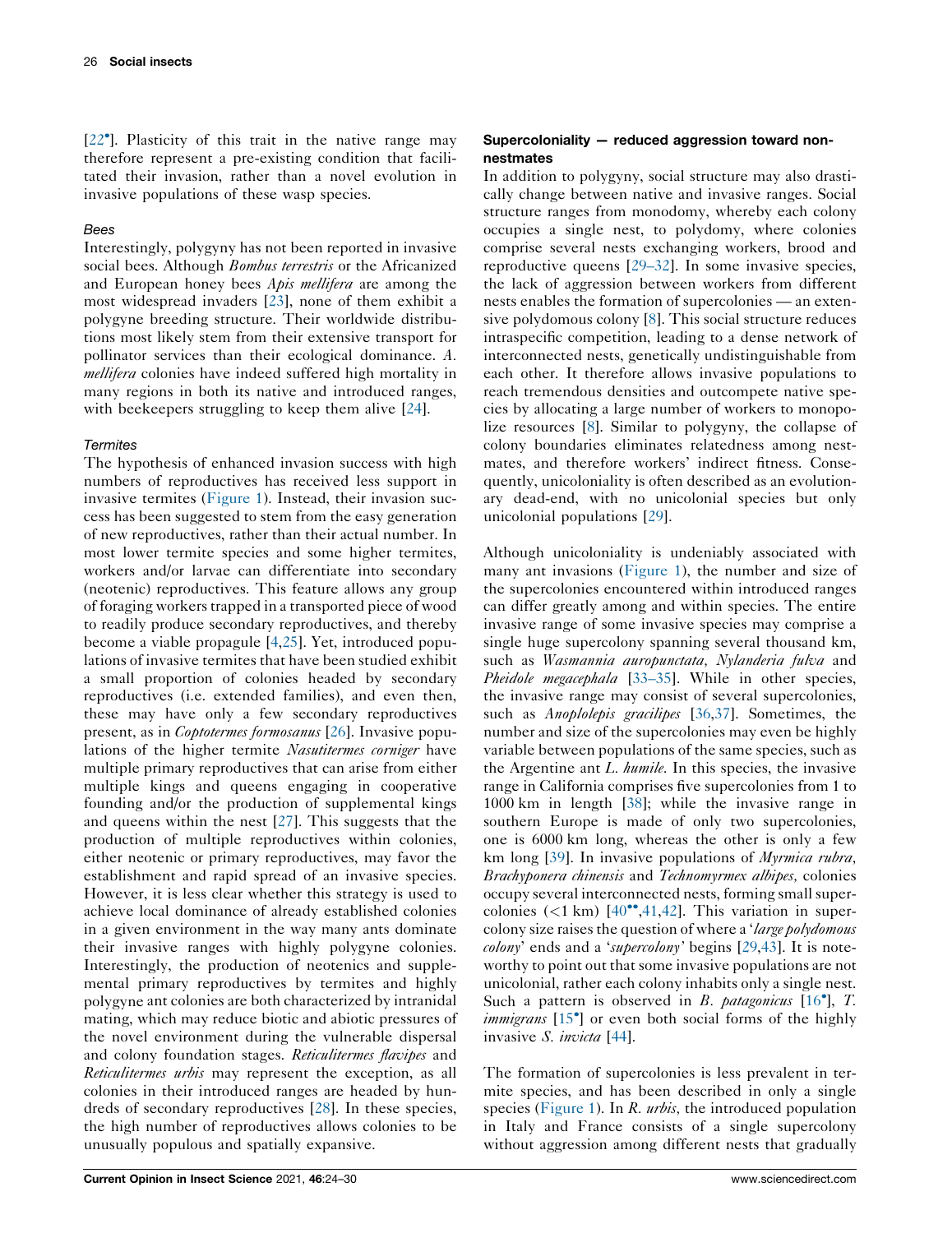expands through budding [[45\]](#page-5-0). To a lesser extent, introduced colonies of R. *flavipes* are spatially expansive, with no genetic differentiation among workers separated by up to 1.5 km [\[46](#page-5-0)]. Although most colonies are still genetically distinct from each other, the absence of intraspecific antagonism between non-nestmates allows frequent fusions between colonies [\[47](#page-5-0)]. Overall, these findings also call attention to the threshold between supercolonies and large expansive polydomous colonies. Importantly, these traits also occur to a lesser degree in the native range [\[48](#page-5-0)], a pre-existing trait that may have enhanced the invasion success of this species.

#### Unorthodox reproductive strategies

Several additional mating strategies have been suggested to favor invasive social insects, allowing them to overcome or reduce the loss of genetic diversity within introduced populations. In the invasive bee Apis cerana, multiple matings per queen (polyandry) may artificially increase the number of migrants (i.e. through stored sperm), thus extending genetic diversity brought from the native population  $[49\degree, 50]$  $[49\degree, 50]$ . This diversity is later transmitted directly through the production of new queens by the founding queen, and indirectly through the production of males by workers, daughters of the founding queen [\[51](#page-5-0)<sup>°</sup>]. In the Asian needle ant *B. chinensis*, introduced colonies have similarly low levels of genetic diversity as those in the native range, although the introduced population experienced a severe bottleneck  $[40\degree]$  $[40\degree]$ . Inbreeding pre-exists in the native range, where generations of sibmating may have reduced inbreeding depression through the purifying selection of deleterious alleles, and thus lower the cost of a genetic bottleneck during introduction  $[40^{\bullet\bullet}]$  $[40^{\bullet\bullet}]$ . In the invasive wasp *V. germa*nica, drones avoid aggregating with their nestmates during nuptial flights, therefore reducing the chance of inbreeding [[52\]](#page-5-0).

In addition, thelytokous parthenogenesis seems particularly prevalent in invasive species ([Figure](#page-1-0) 1), which suggests this unorthodox mating strategy may provide evolutionary advantages to invade. In the tropical fire ant S. *geminata*, polygyne colonies produce queens asexually but workers are produced sexually via mating with males from the sexually reproducing monogyne colonies  $[53\text{°}$  $[53\text{°}$ . However, this strategy does not prevent the production of diploid males by polygyne colonies, sometimes representing 100% of the sampled adult males [\[18](#page-4-0)]. In response, polygyne colonies minimize this cost by the founding of nests by the cooperation of multiple queens and cannibalism of diploid male larvae [[54](#page-5-0) ]. Parthenogenesis is also present in some invasive populations of the ant species W. auropunctata, Vollenhovia emeryi, A. gracilipes and Paratrechina longicornis, where new queens are clones of their mothers while sons are clones of their fathers. This twofold asexuality segregates female and male gene pools into two distinct lineages [[37,55–57](#page-5-0)]. Workers arise

from the hybridization of these lineages (i.e. through sexual reproduction), and are therefore 100% heterozygous. A single queen may therefore invade a new population, and its daughter queens and sons can interbreed without suffering inbreeding depression [\[56](#page-5-0)]. Notably, a similar outcome is achieved in the invasive population of the sexually reproducing ant N.  $fukva$ . In this species, sexually antagonistic selection selects for different alleles in males and females for specific loci, which results in completely heterozygous females (i.e. sexually produced) at a substantial part of the genome  $[58$ <sup>\*\*</sup>].

In some clonal populations of the ant *Mycocepurus smithii*, unmated queens can produce both new queens and workers asexually, while sexual reproduction is still prevalent in other populations [\[59](#page-5-0),[60\]](#page-6-0). In this species, a single clonal queen can invade a new population without the need for mating. Strategies with similar outcomes are reported in the queenless ants *Pristomyrmex punctatus* and Ooceraea biroi, in which all workers (and ergatoid queens for *P. punctatus*) are capable of thelytokous reproduction [[61](#page-6-0),[62\]](#page-6-0). In these species, any small colony fragment has the potential to become a viable propagule without the necessity of mating [[63\]](#page-6-0).

Interestingly, although the use of unorthodox reproductive mating strategies to overcome genetic depletion [\[64–](#page-6-0) [68](#page-6-0)] or to remove the need of mating [\[69](#page-6-0)] has been reported in some non-invasive termite species. Yet, these mating strategies seem unrelated to invasiveness in this group. In some species, secondary queens arise through thelytokous parthenogenesis after the primary queen dies [[66](#page-6-0)]. The mating of these secondary queens with the primary king to which they are unrelated (a breeding system known as asexual queen succession; AQS) maintains the heterozygosity among the offspring while purging the primary queen-derived genomes of deleterious mutations [\[66](#page-6-0)]. Interestingly, neither of the two invasive species of the genus Reticulitermes reproduce by AQS, despite this genus comprising at least three AQS species [[65–67](#page-6-0)].

#### **Conclusion**

In today's world, where global trade lowers geographical barriers and human activity constantly reshapes ecological borders, biological invasion of many species, including social insects, represents one of the major economic and ecological threats. Determining whether native and invasive populations display different breeding structures and mating systems represents the first step in this investigation. The second step is to determine when the shift arises, distinguishing between existing phenotypic plasticity of this trait in the native range or its adaptive evolution in the introduced range, potentially enhanced by genetic drift following introduction events. Species introductions are characterized by gradients of potential adaptive drivers (e.g. competition, predation, pathogens,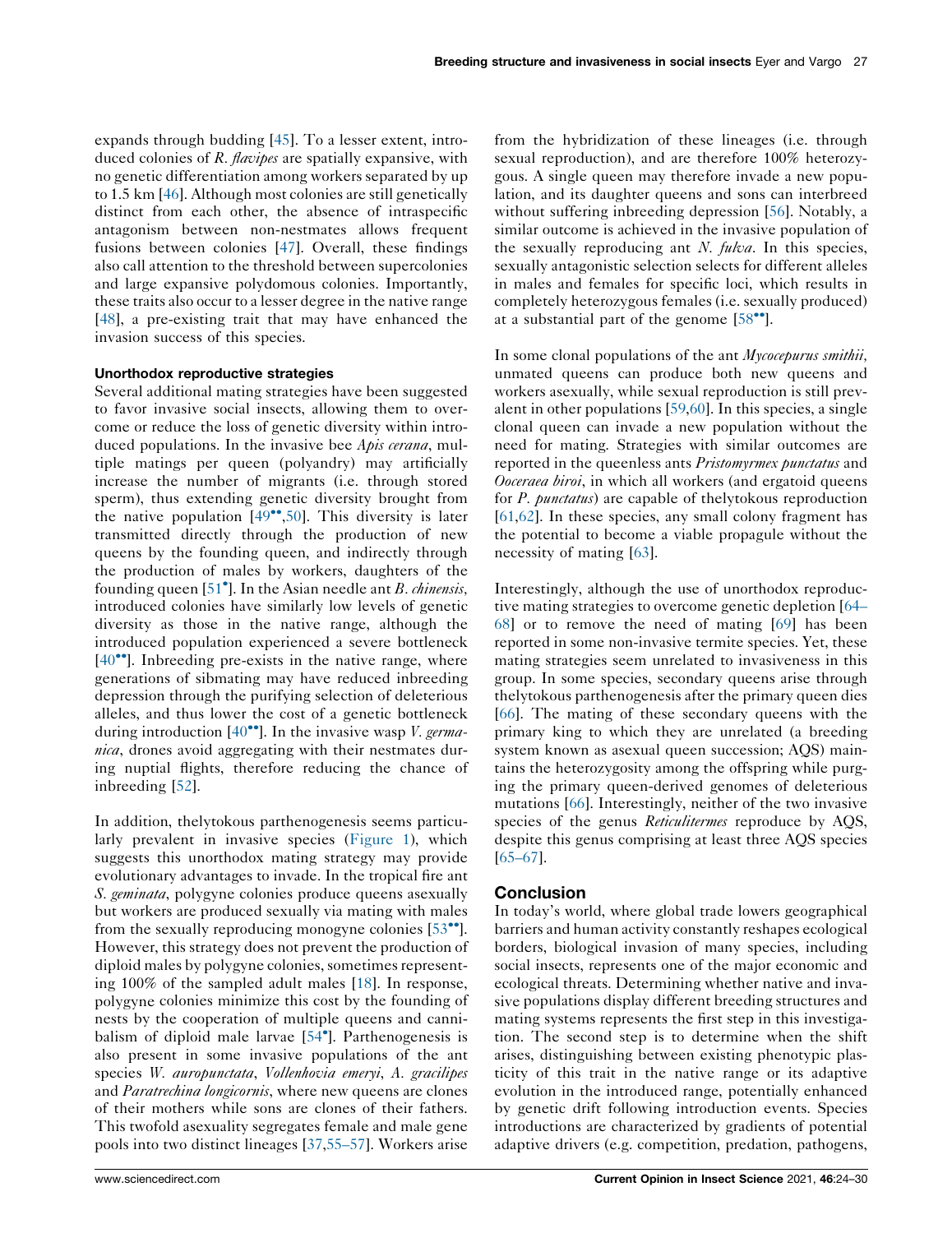<span id="page-4-0"></span>food, and pollution). Assessing variation of a trait along these gradients in both native and introduced ranges may provide insights into its evolutionary trajectories. Species invasions therefore provide fortuitous experimental settings to investigate the range of social insect mating strategies and their evolution in response to a number of adaptive drivers. Identifying the drivers of trait differences in both the native and introduced ranges will broaden our understanding of the mechanisms linking species invasions and mating systems in this group.

# Conflict of interest statement

Nothing declared.

# Acknowledgement

Funding for PAE and ELV was provided by the Texas A&M University Endowment in Urban Entomology.

# Appendix A. Supplementary data

Supplementary material related to this article can be found, in the online version, at doi:[https://doi.org/10.](https://doi.org/10.1016/j.cois.2021.01.004) [1016/j.cois.2021.01.004](https://doi.org/10.1016/j.cois.2021.01.004).

#### References and recommended reading

Papers of particular interest, published within the period of review, have been highlighted as:

- of special interest
- •• of outstanding interest
- 1. Seto KC, Fragkias M, Guneralp B, Reilly MK: A [meta-analysis](http://refhub.elsevier.com/S2214-5745(21)00005-5/sbref0005) of global urban land [expansion](http://refhub.elsevier.com/S2214-5745(21)00005-5/sbref0005). PLoS One 2011, 6:e23777.
- Banks NC, Paini DR, [Bayliss](http://refhub.elsevier.com/S2214-5745(21)00005-5/sbref0010) KL, Hodda M: The role of global trade and transport network topology in the [human-mediated](http://refhub.elsevier.com/S2214-5745(21)00005-5/sbref0010) [dispersal](http://refhub.elsevier.com/S2214-5745(21)00005-5/sbref0010) of alien species. Ecol Lett 2015, 18:188-199.
- 3. [Bertelsmeier](http://refhub.elsevier.com/S2214-5745(21)00005-5/sbref0015) C, Ollier S, Liebhold A, Keller L: Recent human
- $\ddot{\phantom{0}}$ history governs global ant invasion [dynamics](http://refhub.elsevier.com/S2214-5745(21)00005-5/sbref0015). Nat Ecol Evol [2017,](http://refhub.elsevier.com/S2214-5745(21)00005-5/sbref0015) 1:0184

The authors related the spatiotemporal distribution of 241 alien ant species to their life-history traits and recent human history in order to identify biological or historical factor driving their invasions.

- Evans TA, Forschler BT, Grace JK: Biology of invasive [termites:](http://refhub.elsevier.com/S2214-5745(21)00005-5/sbref0020) a [worldwide](http://refhub.elsevier.com/S2214-5745(21)00005-5/sbref0020) review. Annu Rev Entomol 2013, 58:455-474.
- 5. Lowe S, Browne M, [Boudjelas](http://refhub.elsevier.com/S2214-5745(21)00005-5/sbref0025) S, De Poorter M: 100 of the World's Worst Invasive Alien Species: a [Selection](http://refhub.elsevier.com/S2214-5745(21)00005-5/sbref0025) from the Global Invasive Species Database. [Auckland,](http://refhub.elsevier.com/S2214-5745(21)00005-5/sbref0025) New Zealand: Group ISS; 2000.
- 6. Manfredini F, Marina A, Toth A: A potential role for [phenotypic](http://refhub.elsevier.com/S2214-5745(21)00005-5/sbref0030) plasticity in [invasions](http://refhub.elsevier.com/S2214-5745(21)00005-5/sbref0030) and declines of social insects. Front Ecol Evol [2019,](http://refhub.elsevier.com/S2214-5745(21)00005-5/sbref0030) 7:375.
- 7. Tsutsui ND, Suarez AV, Holway DA, Case TJ: [Reduced](http://refhub.elsevier.com/S2214-5745(21)00005-5/sbref0035) genetic [variation](http://refhub.elsevier.com/S2214-5745(21)00005-5/sbref0035) and the success of an invasive species. Proc Natl Acad Sci U S A 2000, 97[:5948-5953.](http://refhub.elsevier.com/S2214-5745(21)00005-5/sbref0035)
- 8. Tsutsui ND, Suarez AV: The colony structure and [population](http://refhub.elsevier.com/S2214-5745(21)00005-5/sbref0040) biology of [invasive](http://refhub.elsevier.com/S2214-5745(21)00005-5/sbref0040) ants. Conserv Biol 2003, 17:48-58
- 9. Lester PJ, Gruber MAM: Booms, busts and [population](http://refhub.elsevier.com/S2214-5745(21)00005-5/sbref0045) collapses in invasive ants. Biol Invasions 2016, 18[:3091-3101.](http://refhub.elsevier.com/S2214-5745(21)00005-5/sbref0045)
- 10. Boulay R, Arnan X, Cerdá X, Retana J: The [ecological](http://refhub.elsevier.com/S2214-5745(21)00005-5/sbref0050) benefits of larger colony size may promote [polygyny](http://refhub.elsevier.com/S2214-5745(21)00005-5/sbref0050) in ants. J Evol Biol 2014, 27[:2856-2863.](http://refhub.elsevier.com/S2214-5745(21)00005-5/sbref0050)
- 11. Tsutsui ND, Suarez AV, Holway DA, Case TJ: [Reduced](http://refhub.elsevier.com/S2214-5745(21)00005-5/sbref0055) genetic [variation](http://refhub.elsevier.com/S2214-5745(21)00005-5/sbref0055) and the success of an invasive species. Proc Natl Acad Sci U S A 2000, 97[:5948-5953.](http://refhub.elsevier.com/S2214-5745(21)00005-5/sbref0055)
- 12. Yang C-C, [Ascunce](http://refhub.elsevier.com/S2214-5745(21)00005-5/sbref0060) MS, Luo L-Z, Shao J-G, Shih C-J, [Shoemaker](http://refhub.elsevier.com/S2214-5745(21)00005-5/sbref0060) D: Propagule pressure and colony social [organization](http://refhub.elsevier.com/S2214-5745(21)00005-5/sbref0060) are associated with the successful invasion and rapid range [expansion](http://refhub.elsevier.com/S2214-5745(21)00005-5/sbref0060) of fire ants in China. Mol Ecol 2012, 21[:817-833.](http://refhub.elsevier.com/S2214-5745(21)00005-5/sbref0060)
- 13. Keller L: In Queen Number and [Sociality](http://refhub.elsevier.com/S2214-5745(21)00005-5/sbref0065) in Insects. Edited by [Keller](http://refhub.elsevier.com/S2214-5745(21)00005-5/sbref0065) L. Oxford University Press; 1993.
- 14. Holway DA, Lach L, Suarez AV, Tsutsui ND, Case TJ: The [causes](http://refhub.elsevier.com/S2214-5745(21)00005-5/sbref0070) and [consequences](http://refhub.elsevier.com/S2214-5745(21)00005-5/sbref0070) of ant invasions. Annu Rev Ecol Syst 2002, 33[:181-233.](http://refhub.elsevier.com/S2214-5745(21)00005-5/sbref0070)
- 15. Zhang YM, Vitone TR, Storer CG, [Payton](http://refhub.elsevier.com/S2214-5745(21)00005-5/sbref0075) AC, Dunn RR, Huclr J,  $\cdot$ McDaniel SF, Lucky A: From pavement to [population](http://refhub.elsevier.com/S2214-5745(21)00005-5/sbref0075) genomics: charcterizing a [long-established](http://refhub.elsevier.com/S2214-5745(21)00005-5/sbref0075) non-native ant in North America through citizen science and ddRADseg. Front Ecol Evol [2019,](http://refhub.elsevier.com/S2214-5745(21)00005-5/sbref0075) 7:453

Using collections-based public participatory science, this study exposed the absence of unicoloniality in an invasive ant species and suggested its extensive human-mediated dispersal.

- 16. Eyer PA, Espinoza EM, [Blumenfeld](http://refhub.elsevier.com/S2214-5745(21)00005-5/sbref0080) AJ, Vargo EL: The underdog
- $\cdot$ invader: breeding system and colony genetic [structure](http://refhub.elsevier.com/S2214-5745(21)00005-5/sbref0080) of the dark rover ant ([Brachymyrmex](http://refhub.elsevier.com/S2214-5745(21)00005-5/sbref0080) patagonicus Mayr). Ecol Evol 2020, 10[:493-505](http://refhub.elsevier.com/S2214-5745(21)00005-5/sbref0080)

This study showed that most of the invasive colonies of B. patagonicus consist of a single nest, headed by a single queen. These features are commonly for noninvasive and native ant species, but they are surprising for a successful invasive ant.

- 17. Ross KG, Fletcher DJC: [Comparative](http://refhub.elsevier.com/S2214-5745(21)00005-5/sbref0085) study of genetic and social structure in two forms of the fire ant [Solenopsis](http://refhub.elsevier.com/S2214-5745(21)00005-5/sbref0085) invicta [\(Hymenoptera:](http://refhub.elsevier.com/S2214-5745(21)00005-5/sbref0085) Formicidae). Behav Ecol Sociobiol 1985, 17:349- [356.](http://refhub.elsevier.com/S2214-5745(21)00005-5/sbref0085)
- 18. Ross KG, Krieger MJB, [Shoemaker](http://refhub.elsevier.com/S2214-5745(21)00005-5/sbref0090) DD: Alternative genetic foundations for a key social [polymorphism](http://refhub.elsevier.com/S2214-5745(21)00005-5/sbref0090) in fire ants.<br>Genetics 2003, 165[:1853-1867.](http://refhub.elsevier.com/S2214-5745(21)00005-5/sbref0090)
- 19. Hanna C, Cook ED, [Thompson](http://refhub.elsevier.com/S2214-5745(21)00005-5/sbref0095) AR, Dare LE, Palaski AL, Foote D, [Goodisman](http://refhub.elsevier.com/S2214-5745(21)00005-5/sbref0095) MAD: Colony social structure in native and invasive populations of the social wasp Vespula [pensylvanica](http://refhub.elsevier.com/S2214-5745(21)00005-5/sbref0095). Biol Invasions 2014, 16[:283-294.](http://refhub.elsevier.com/S2214-5745(21)00005-5/sbref0095)
- 20. Kasper ML, Reeson AF, Austin AD: Colony [characteristics](http://refhub.elsevier.com/S2214-5745(21)00005-5/sbref0100) of Vespula germanica (F.) [\(Hymenoptera,](http://refhub.elsevier.com/S2214-5745(21)00005-5/sbref0100) Vespidae) in a [Mediterranean](http://refhub.elsevier.com/S2214-5745(21)00005-5/sbref0100) climate (southern Australia). Aust J Entomol 2008, 47[:265-274.](http://refhub.elsevier.com/S2214-5745(21)00005-5/sbref0100)
- 21. Visscher P, Vetter R: Annual and [multi-year](http://refhub.elsevier.com/S2214-5745(21)00005-5/sbref0105) nests of the western yellowjacket, Vespula [pensylvanica](http://refhub.elsevier.com/S2214-5745(21)00005-5/sbref0105), in California. Insectes Soc 2003, 50[:160-166.](http://refhub.elsevier.com/S2214-5745(21)00005-5/sbref0105)
- 22. Loope KJ, Millar JG, Wilson Rankin EE: Weak [nestmate](http://refhub.elsevier.com/S2214-5745(21)00005-5/sbref0110)
- $\cdot$ [discrimination](http://refhub.elsevier.com/S2214-5745(21)00005-5/sbref0110) behavior in native and invasive populations of a yellowjacket wasp (Vespula [pensylvanica](http://refhub.elsevier.com/S2214-5745(21)00005-5/sbref0110)). Biol Invasions 2018, 20[:3431-3444](http://refhub.elsevier.com/S2214-5745(21)00005-5/sbref0110)

This study revealed that the weak nestmate discrimination observed in a wasp species is not mediated through a reduced variability of cuticular hydrocarbons in introduced populations. The relaxed nestmate recognition is already present in native populations and makes this species preadapted to transition to polygyny, favoring the adoption of foreign queens in late season.

- 23. Lin W, McBroome J, Rehman M, Johnson BR: [Africanized](http://refhub.elsevier.com/S2214-5745(21)00005-5/sbref0115) bees extend their [distribution](http://refhub.elsevier.com/S2214-5745(21)00005-5/sbref0115) in California. PLoS One 2018, 13: [e0190604.](http://refhub.elsevier.com/S2214-5745(21)00005-5/sbref0115)
- 24. [Neumann](http://refhub.elsevier.com/S2214-5745(21)00005-5/sbref0120) P, Carreck NL: Honey bee colony losses. J Apic Res [2010,](http://refhub.elsevier.com/S2214-5745(21)00005-5/sbref0120) 49:1-6.
- 25. Evans TA, Inta R, Lai JCS: Foraging choice and [replacement](http://refhub.elsevier.com/S2214-5745(21)00005-5/sbref0125) [reproductives](http://refhub.elsevier.com/S2214-5745(21)00005-5/sbref0125) facilitate invasiveness in drywood termites. Biol Invasions 2011, 13[:1579-1587.](http://refhub.elsevier.com/S2214-5745(21)00005-5/sbref0125)
- 26. Vargo EL, [Husseneder](http://refhub.elsevier.com/S2214-5745(21)00005-5/sbref0130) C, Woodson D, Waldvogel MG, Grace JK: Genetic analysis of colony and [population](http://refhub.elsevier.com/S2214-5745(21)00005-5/sbref0130) structure of three introduced populations of the Formosan [subterranean](http://refhub.elsevier.com/S2214-5745(21)00005-5/sbref0130) termite (Isoptera: [Rhinotermitidae\)](http://refhub.elsevier.com/S2214-5745(21)00005-5/sbref0130) in the continental United States. Environ Entomol 2006, 35[:151-166.](http://refhub.elsevier.com/S2214-5745(21)00005-5/sbref0130)
- 27. Thorne BL, Vargo EL, Adams ES, [Johnson](http://refhub.elsevier.com/S2214-5745(21)00005-5/sbref0135) LNL: Genetic analysis of invasive conehead termites (Blattodea: [Termitidae\)](http://refhub.elsevier.com/S2214-5745(21)00005-5/sbref0135) reveals a single origin for two [populations](http://refhub.elsevier.com/S2214-5745(21)00005-5/sbref0135) in Florida. J Econ Entomol 2019, 112[:2545-2557.](http://refhub.elsevier.com/S2214-5745(21)00005-5/sbref0135)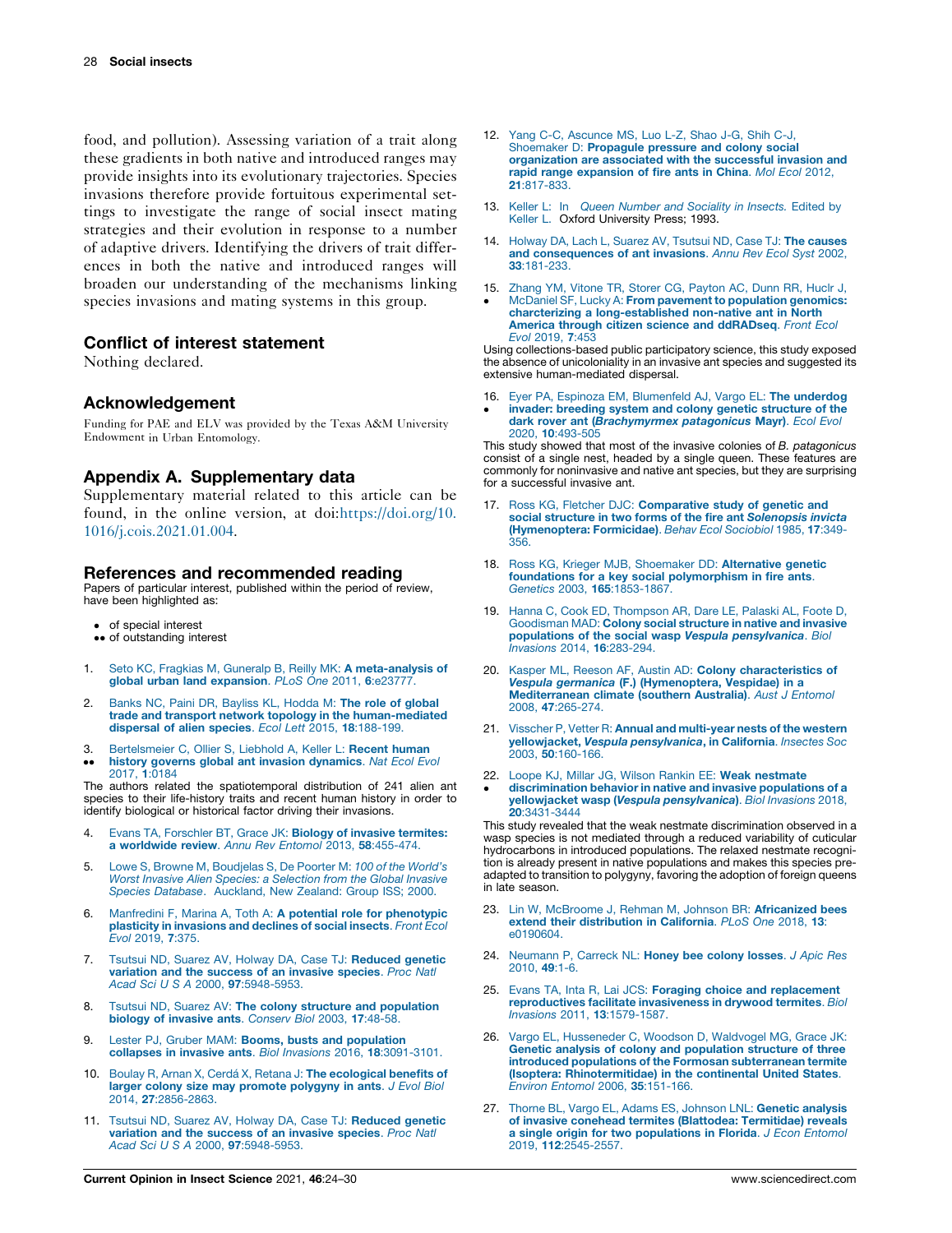- <span id="page-5-0"></span>28. [Perdereau](http://refhub.elsevier.com/S2214-5745(21)00005-5/sbref0140) E, Bagnères AG, Vargo EL, Baudouin G, Xu Y,<br>Labadie P, Dupont S, Dedeine F: **[Relationship](http://refhub.elsevier.com/S2214-5745(21)00005-5/sbref0140) between invasion** success and colony breeding structure in a [subterranean](http://refhub.elsevier.com/S2214-5745(21)00005-5/sbref0140) termite. Mol Ecol 2015, 24[:2125-2142.](http://refhub.elsevier.com/S2214-5745(21)00005-5/sbref0140)
- 29. Helanterä H, [Strassmann](http://refhub.elsevier.com/S2214-5745(21)00005-5/sbref0145) JE, Carrillo J, Queller DC: Unicolonial ants: [where](http://refhub.elsevier.com/S2214-5745(21)00005-5/sbref0145) do they come from, what are they and where are they going? Trends Ecol Evol 2009, 24[:341-349.](http://refhub.elsevier.com/S2214-5745(21)00005-5/sbref0145)
- 30. Jackson DE: Social evolution: pathways to ant [unicoloniality](http://refhub.elsevier.com/S2214-5745(21)00005-5/sbref0150). Curr Biol 2007, 17[:R1063-R1064.](http://refhub.elsevier.com/S2214-5745(21)00005-5/sbref0150)
- 31. Steiner FM, [Schlick-Steiner](http://refhub.elsevier.com/S2214-5745(21)00005-5/sbref0155) BC, Moder K, Stauffer C, Arthofer W, [Buschinger](http://refhub.elsevier.com/S2214-5745(21)00005-5/sbref0155) A, Espadaler X, Christian E, Einfinger K, Lorbeer E et al.: [Abandoning](http://refhub.elsevier.com/S2214-5745(21)00005-5/sbref0155) aggression but maintaining self-nonself [discrimination](http://refhub.elsevier.com/S2214-5745(21)00005-5/sbref0155) as a first stage in ant supercolony formation. Curr Biol 2007, 17[:1903-1907.](http://refhub.elsevier.com/S2214-5745(21)00005-5/sbref0155)
- 32. Chapuisat M, [Bernasconi](http://refhub.elsevier.com/S2214-5745(21)00005-5/sbref0160) C, Hoehn S, Reuter M: Nestmate recognition in the unicolonial ant Formica [paralugubris](http://refhub.elsevier.com/S2214-5745(21)00005-5/sbref0160). Behav Ecol 2005, 16[:15-19.](http://refhub.elsevier.com/S2214-5745(21)00005-5/sbref0160)
- 33. Eyer P-A, McDowell B, Johnson LNL, [Calcaterra](http://refhub.elsevier.com/S2214-5745(21)00005-5/sbref0165) LA, Fernandez MB, [Shoemaker](http://refhub.elsevier.com/S2214-5745(21)00005-5/sbref0165) D, Puckett RT, Vargo EL: [Supercolonial](http://refhub.elsevier.com/S2214-5745(21)00005-5/sbref0165) structure of invasive populations of the tawny crazy ant [Nylanderia](http://refhub.elsevier.com/S2214-5745(21)00005-5/sbref0165) fulva in the US. BMC Evol Biol 2018, 18[:209.](http://refhub.elsevier.com/S2214-5745(21)00005-5/sbref0165)
- 34. Fournier D, De Biseau JC, Aron S: Genetics, [behaviour](http://refhub.elsevier.com/S2214-5745(21)00005-5/sbref0170) and chemical [recognition](http://refhub.elsevier.com/S2214-5745(21)00005-5/sbref0170) of the invading ant Pheidole [megacephala](http://refhub.elsevier.com/S2214-5745(21)00005-5/sbref0170). Mol Ecol 2009, 18:186-199.
- 35. Le Breton J, Delabie JHC, [Chazeau](http://refhub.elsevier.com/S2214-5745(21)00005-5/sbref0175) J, Dejean A, Jourdan H: Experimental evidence of large-scale [unicoloniality](http://refhub.elsevier.com/S2214-5745(21)00005-5/sbref0175) in the tramp ant Wasmannia [auropunctata](http://refhub.elsevier.com/S2214-5745(21)00005-5/sbref0175) (Roger). J Insect Behav 2004, 17[:263-271.](http://refhub.elsevier.com/S2214-5745(21)00005-5/sbref0175)
- 36. Thomas ML, Becker K, Abbott K, Feldhaar H: [Supercolony](http://refhub.elsevier.com/S2214-5745(21)00005-5/sbref0180) mosaics: two different [invasions](http://refhub.elsevier.com/S2214-5745(21)00005-5/sbref0180) by the yellow crazy ant, [Anoplolepis](http://refhub.elsevier.com/S2214-5745(21)00005-5/sbref0180) gracilipes, on Christmas Island, Indian Ocean. Biol Invasions 2010, 12[:677-687.](http://refhub.elsevier.com/S2214-5745(21)00005-5/sbref0180)
- 37. Drescher J. Biüthgen N. Feldhaar H: [Population](http://refhub.elsevier.com/S2214-5745(21)00005-5/sbref0185) structure and [intraspecific](http://refhub.elsevier.com/S2214-5745(21)00005-5/sbref0185) aggression in the invasive ant species [Anoplolepis](http://refhub.elsevier.com/S2214-5745(21)00005-5/sbref0185) gracilipes in Malaysian Borneo. Mol Ecol 2007, 16[:1453-1465.](http://refhub.elsevier.com/S2214-5745(21)00005-5/sbref0185)
- 38. [Buczkowski](http://refhub.elsevier.com/S2214-5745(21)00005-5/sbref0190) G, Vargo EL, Silverman J: The diminutive supercolony: the Argentine ants of the [southeastern](http://refhub.elsevier.com/S2214-5745(21)00005-5/sbref0190) United States. Mol Ecol 2004, 13[:2235-2242.](http://refhub.elsevier.com/S2214-5745(21)00005-5/sbref0190)
- 39. Giraud T, Pedersen JS, Keller L: **Evolution of [supercolonies:](http://refhub.elsevier.com/S2214-5745(21)00005-5/sbref0195) the [Argentine](http://refhub.elsevier.com/S2214-5745(21)00005-5/sbref0195) ants of southern Europe**. Proc Natl Acad Sci U S A 2002, 99[:6075-6079.](http://refhub.elsevier.com/S2214-5745(21)00005-5/sbref0195)
- 40. Eyer P-A, Matsuura K, Vargo EL, [Kobayashi](http://refhub.elsevier.com/S2214-5745(21)00005-5/sbref0200) K, Yashiro T,<br>[Suehiro](http://refhub.elsevier.com/S2214-5745(21)00005-5/sbref0200) W, Himuro C, Yokoi T, Guénard B, Dunn RR e*t al.*:
- $\ddot{\phantom{0}}$ Inbreeding tolerance as a [pre-adapted](http://refhub.elsevier.com/S2214-5745(21)00005-5/sbref0200) trait for invasion success in the invasive ant [Brachyponera](http://refhub.elsevier.com/S2214-5745(21)00005-5/sbref0200) chinensis. Mol Ecol 2018, 27[:4711-4724](http://refhub.elsevier.com/S2214-5745(21)00005-5/sbref0200)

This comparative study revealed that inbreeding is not a consequence of the bottleneck, but it is due to sib-matings already present in native populations. This mating system may have helped circumvent the cost of invasion by reducing inbreeding depression through purifying selection of deleterious alleles before introduction.

- 41. Chen W, O'Sullivan A, Adams ES: [Intraspecific](http://refhub.elsevier.com/S2214-5745(21)00005-5/sbref0205) aggression and the colony [structure](http://refhub.elsevier.com/S2214-5745(21)00005-5/sbref0205) of the invasive ant Myrmica rubra. Ecol Entomol 2018, 43[:263-272.](http://refhub.elsevier.com/S2214-5745(21)00005-5/sbref0205)
- 42. [Yamauchi](http://refhub.elsevier.com/S2214-5745(21)00005-5/sbref0210) K, Furukawa T, Kinomura K, Takamine H, Tsuji K: [Secondary](http://refhub.elsevier.com/S2214-5745(21)00005-5/sbref0210) polygyny by inbred wingless sexuals in the dolichoderine ant [Technomyrmex](http://refhub.elsevier.com/S2214-5745(21)00005-5/sbref0210) albipes. Behav Ecol Sociobiol 1991, 29[:313-319.](http://refhub.elsevier.com/S2214-5745(21)00005-5/sbref0210)
- 43. Moffett MW: [Supercolonies](http://refhub.elsevier.com/S2214-5745(21)00005-5/sbref0215) of billions in an invasive ant: what is<br>a society? Behav Ecol 2012, 23[:925-933.](http://refhub.elsevier.com/S2214-5745(21)00005-5/sbref0215)
- 44. Kjeldgaard M, Eyer P-A, [McMichael](http://refhub.elsevier.com/S2214-5745(21)00005-5/sbref0220) C, Bockoven A, King J, Hyodo A, Boutton T, Vargo E, Eubanks M: Do [polygyne](http://refhub.elsevier.com/S2214-5745(21)00005-5/sbref0220) ants cooperate?: colony boundaries and larval [discrimination](http://refhub.elsevier.com/S2214-5745(21)00005-5/sbref0220) in [multiple-queen](http://refhub.elsevier.com/S2214-5745(21)00005-5/sbref0220) colonies of the red imported fire ant ([Solenopsis](http://refhub.elsevier.com/S2214-5745(21)00005-5/sbref0220) invicta). Authorea 2020:1-20.
- 45. Leniaud L, Pichon A, Uva P, Bagnères AG: [Unicoloniality](http://refhub.elsevier.com/S2214-5745(21)00005-5/sbref0225) in [Reticulitermes](http://refhub.elsevier.com/S2214-5745(21)00005-5/sbref0225) urbis: a novel feature in a potentially invasive termite species. Bull [Entomol](http://refhub.elsevier.com/S2214-5745(21)00005-5/sbref0225) Res 2009, 99:1-10.
- 46. Baudouin G, Dedeine F, Bech N, [Bankhead-Dronnet](http://refhub.elsevier.com/S2214-5745(21)00005-5/sbref0230) S, Dupont S, Bagnères A-G: An [American](http://refhub.elsevier.com/S2214-5745(21)00005-5/sbref0230) termite in Paris: temporal colony<br>[dynamics](http://refhub.elsevier.com/S2214-5745(21)00005-5/sbref0230). Genetica 2017, 145:491-502.
- 47. [Perdereau](http://refhub.elsevier.com/S2214-5745(21)00005-5/sbref0235) E, Bagnères AG, Dupont S, Dedeine F: High [occurrence](http://refhub.elsevier.com/S2214-5745(21)00005-5/sbref0235) of colony fusion in a European population of the American termite [Reticulitermes](http://refhub.elsevier.com/S2214-5745(21)00005-5/sbref0235) flavipes. Insectes Soc 2010, 57[:393-402.](http://refhub.elsevier.com/S2214-5745(21)00005-5/sbref0235)
- 48. Vargo EL: Diversity of termite [breeding](http://refhub.elsevier.com/S2214-5745(21)00005-5/sbref0240) systems. *Insects* 2019,<br>**10:**52.
- 49. Ding G, Xu H, Oldroyd BP, Gloag RS: Extreme [polyandry](http://refhub.elsevier.com/S2214-5745(21)00005-5/sbref0245) aids the [establishment](http://refhub.elsevier.com/S2214-5745(21)00005-5/sbref0245) of invasive populations of a social insect.
- $\ddot{\phantom{0}}$ Heredity 2017, 119[:381-387](http://refhub.elsevier.com/S2214-5745(21)00005-5/sbref0245) This study discovered that extreme polyandry in Apis cerana reduce the

effect of the founder event, as each founding queen carry a substantial amount of genetic diversity in stored sperm.

- 50. Gloag R, Ding G, Christie JR, [Buchmann](http://refhub.elsevier.com/S2214-5745(21)00005-5/sbref0250) G, Beekman M, Oldroyd B: An invasive social insect [overcomes](http://refhub.elsevier.com/S2214-5745(21)00005-5/sbref0250) genetic load at the sex locus. Nat Ecol Evol 2016, 1[:00-11.](http://refhub.elsevier.com/S2214-5745(21)00005-5/sbref0250)
- 51. Gloag RS, Christie JR, Ding G, Stephens RE, [Buchmann](http://refhub.elsevier.com/S2214-5745(21)00005-5/sbref0255) G,  $\cdot$ Oldroyd BP: [Workers'](http://refhub.elsevier.com/S2214-5745(21)00005-5/sbref0255) sons rescue genetic diversity at the sex locus in an invasive honey bee [population](http://refhub.elsevier.com/S2214-5745(21)00005-5/sbref0255). Mol Ecol 2019, 0

In Apis cerana, the polyandrous founding queen(s) not only carry genetic diversity in stored sperm, but this diversity is later fully propagated in newly produced males across the invasive range through an increase rate of worker reproduction.

- 52. [Masciocchi](http://refhub.elsevier.com/S2214-5745(21)00005-5/sbref0260) M, Angeletti B, Corley JC, Martínez AS: Drone<br>[aggregation](http://refhub.elsevier.com/S2214-5745(21)00005-5/sbref0260) behavior in the social wasp Vespula germanica [\(Hymenoptera:](http://refhub.elsevier.com/S2214-5745(21)00005-5/sbref0260) Vespidae): effect of kinship and density. Sci Rep 2020, 10[:7143.](http://refhub.elsevier.com/S2214-5745(21)00005-5/sbref0260)
- 53. Lacy KD, [Shoemaker](http://refhub.elsevier.com/S2214-5745(21)00005-5/sbref0265) D, Ross KG: Joint evolution of asexuality

**In the invasive ant Solenopsis geminata, the authors revealed that queen**<br>In the invasive ant Solenopsis geminata, the authors revealed that queen and queen number in an ant. Curr Biol 2019, 29[:1394-1400](http://refhub.elsevier.com/S2214-5745(21)00005-5/sbref0265) of monogyne colonies produce both queens and workers sexually. In contrast, queens of polygyne colonies conditionally use asexual reproduction for the production of new queens, but mate with males from monogyne colonies to produce workers sexually.

54.  $\cdot$ Lenancker P, Hoffmann BD, Tay WT, Lach L: [Strategies](http://refhub.elsevier.com/S2214-5745(21)00005-5/sbref0270) of the invasive tropical fire ant ([Solenopsis](http://refhub.elsevier.com/S2214-5745(21)00005-5/sbref0270) geminata) to minimize [inbreeding](http://refhub.elsevier.com/S2214-5745(21)00005-5/sbref0270) costs. Sci Rep 2019, 9:4566

This study exposed the high production of diploid males in an invasive ant as a major risk of inbreeding following a founder event. The authors revealed that the associated of queens during colony foundation and the cannibalism of diploid male larvae could compensate for diploid male burden in Solenopsis geminata.

- 55. Fournier D, Estoup A, Orivel J, [Foucaud](http://refhub.elsevier.com/S2214-5745(21)00005-5/sbref0275) J, Jourdan H, Breton JL, Keller L: Clonal [reproduction](http://refhub.elsevier.com/S2214-5745(21)00005-5/sbref0275) by males and females in the little fire ant. Nature 2005, 435[:1230-1234.](http://refhub.elsevier.com/S2214-5745(21)00005-5/sbref0275)
- 56. Pearcy M, [Goodisman](http://refhub.elsevier.com/S2214-5745(21)00005-5/sbref0280) MA, Keller L: Sib mating without [inbreeding](http://refhub.elsevier.com/S2214-5745(21)00005-5/sbref0280) in the longhorn crazy ant. Proc R Soc B 2011, 278[:2677-2681.](http://refhub.elsevier.com/S2214-5745(21)00005-5/sbref0280)
- 57. Ohkawara K, [Nakayama](http://refhub.elsevier.com/S2214-5745(21)00005-5/sbref0285) M, Satoh A, Trindl A, Heinze J: Clonal [reproduction](http://refhub.elsevier.com/S2214-5745(21)00005-5/sbref0285) and genetic caste differences in a queen[polymorphic](http://refhub.elsevier.com/S2214-5745(21)00005-5/sbref0285) ant, Vollenhovia emeryi. Biol Lett 2006, 2:359-363.
- 58. Eyer P-A, Blumenfeld AJ, Vargo EL: Sexually [antagonistic](http://refhub.elsevier.com/S2214-5745(21)00005-5/sbref0290)
- $\ddot{\phantom{0}}$ selection promotes genetic [divergence](http://refhub.elsevier.com/S2214-5745(21)00005-5/sbref0290) between males and [females](http://refhub.elsevier.com/S2214-5745(21)00005-5/sbref0290) in an ant. Proc Natl Acad Sci U S A 2019, 116:24157- [24163](http://refhub.elsevier.com/S2214-5745(21)00005-5/sbref0290)

The authors reported that distinct alleles are differentially selected in each sex across a large portion of the genome in the invasive ant Nylanderia fulva. This results in females being heterozygous at these regions and maintains diversity throughout the invasive population. This is the first study to report sexually antagonistic selection in a haplodiploid organism.

59. Rabeling C, Lino-Neto J, Cappellari SC, [Dos-Santos](http://refhub.elsevier.com/S2214-5745(21)00005-5/sbref0295) IA,<br>Mueller UG, Bacci M Jr: Thelytokous [parthenogenesis](http://refhub.elsevier.com/S2214-5745(21)00005-5/sbref0295) in the<br>[fungus-gardening](http://refhub.elsevier.com/S2214-5745(21)00005-5/sbref0295) ant Mycocepurus smithii (Hymenoptera: [Formicidae\)](http://refhub.elsevier.com/S2214-5745(21)00005-5/sbref0295). PLoS One 2009, 4:e6781.